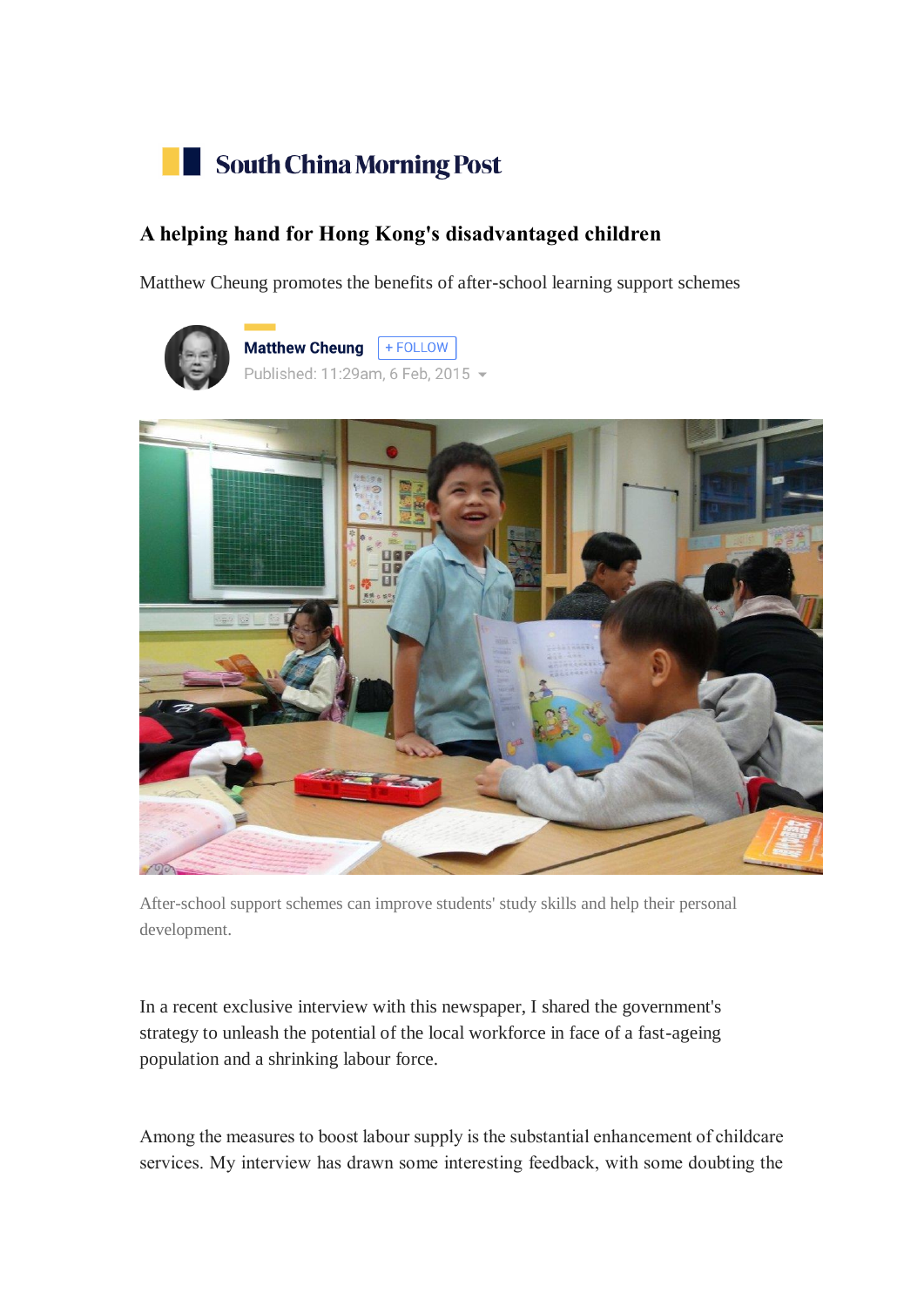effectiveness of the proposed after-school learning and support programmes for underprivileged children in attracting mothers back to work.

Allow me to elaborate on our thinking behind the HK\$200 million scheme under the Partnership Fund for the Disadvantaged, which is designed to attract contributions from business corporations on a dollar-for-dollar matching basis.

The proposal would be a win-win formula. While it is one of the supporting measures to help women balancing their family and work commitments, its primary aim is to facilitate the development of children from grass-roots families.

We fully respect the choice of women and appreciate that some would prefer to take care of their families rather than pursue careers. However, many female homemakers would like to work, given the necessary support and employment opportunities. Indeed, according to a government census in 2011, there were about 500,000 female homemakers of working age, and 8 per cent of them (about 41,000) said they were prepared to enter or rejoin the labour market given suitable childcare and family support.

During the public engagement on population policy, as well as my contact with grass-roots families, the feeling was strong that the lack of sufficient childcare services was one of the major obstacles for housewives who would like to join or rejoin the workforce.

The government, therefore, launched a host of enhanced childcare and after-school care services to help women balance their family and work commitments. However, there is much more to it than that.

Many less-educated parents have expressed the wish to have more support for their children in academic matters.

The promotion of after-school learning and support programmes through the Partnership Fund for the Disadvantaged will provide a platform for the business sector to work with welfare NGOs and schools to help children from grass-roots families. After-school learning and support schemes should aim to improve students' study skills, learning motivation and academic performance; to strengthen their development in aspects such as self-esteem, self-management, emotional management, interpersonal skills and resilience to adversity; and to support parents to relieve their stress in parenting and improve their parenting skills.